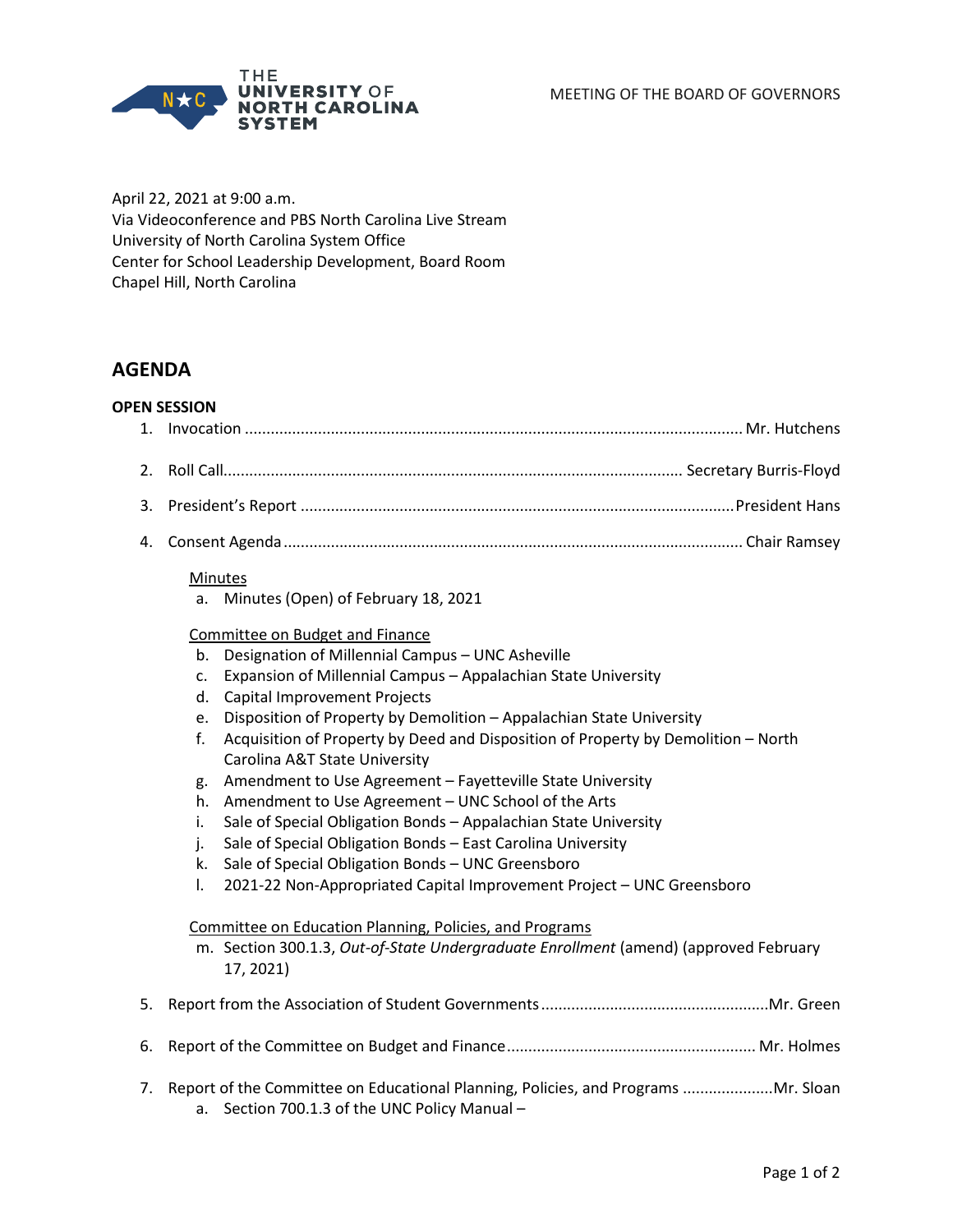|    |               | Waiver of Penalties and Warning of Exceeding the Cap                                                                                                                                                                                            |
|----|---------------|-------------------------------------------------------------------------------------------------------------------------------------------------------------------------------------------------------------------------------------------------|
| 8. | $b_{-}$<br>c. | a. North Carolina Teaching Fellows Commission Appointments<br>2021 Boards of Trustees Selection<br>East Carolina University 2021 Board of Trustees Selection<br>d. University of North Carolina at Chapel Hill 2021 Board of Trustees Selection |
| 9. |               |                                                                                                                                                                                                                                                 |
|    |               | 10. Report of the Committee on Audit, Risk Management, and Compliance  Mr. Holton                                                                                                                                                               |
|    |               |                                                                                                                                                                                                                                                 |
|    |               | 12. Report of the Committee on Historically Minority-Serving Institutions Mr. Holley                                                                                                                                                            |
|    |               |                                                                                                                                                                                                                                                 |

# **CLOSED SESSION**

| 17. Report of the Committee on Educational Planning, Policies, and Programs  Mr. Sloan |  |
|----------------------------------------------------------------------------------------|--|
|                                                                                        |  |

# **OPEN SESSION**

20. Adjourn

**The next regularly scheduled meeting of the Board of Governors is Thursday, May 27, 2021, at the Center for School Leadership Development (CSLD) in Chapel Hill.**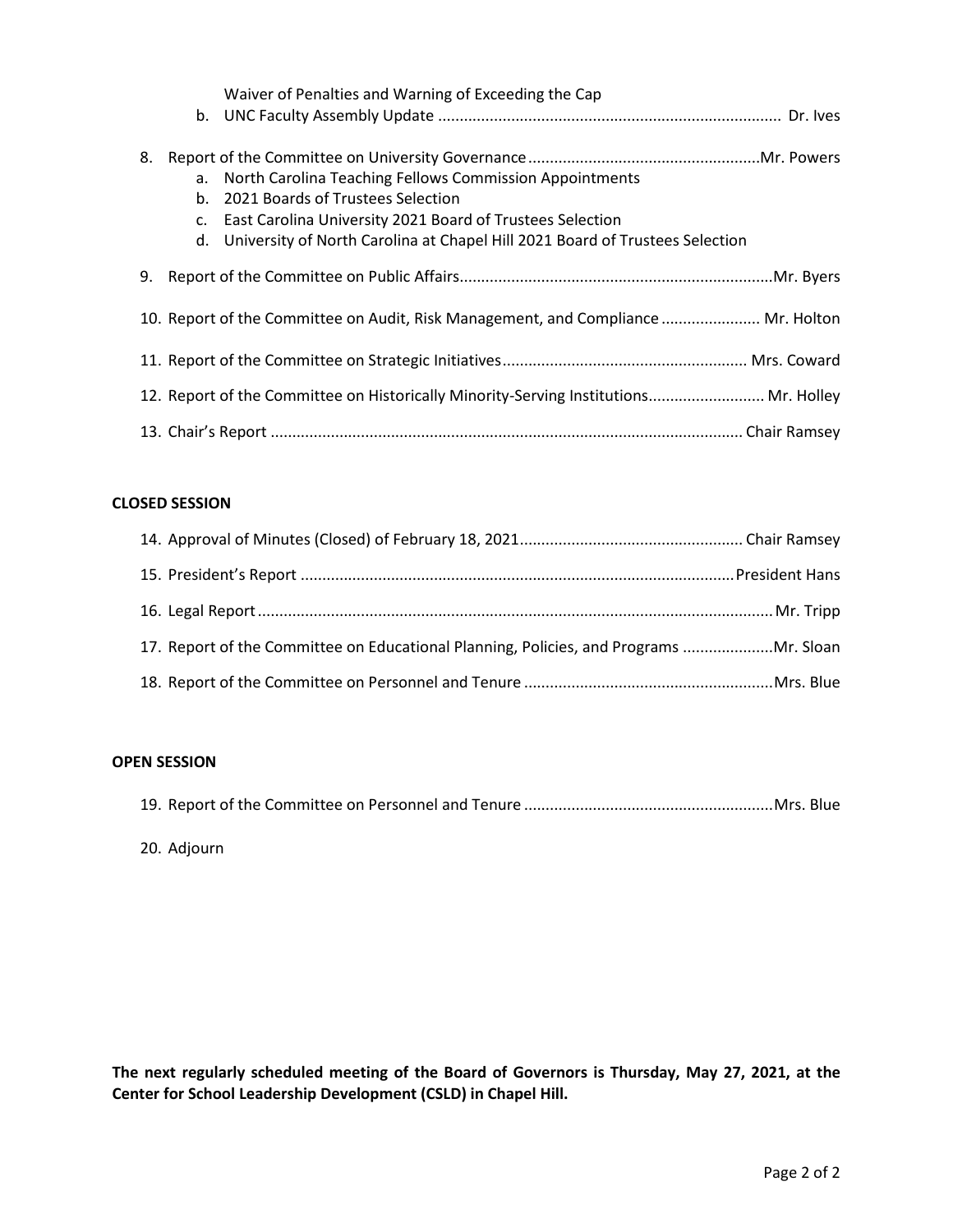

# **Closed Session Motion**

#### **Motion to go into closed session to:**

- Prevent the disclosure of information that is privileged or confidential under Article 7 of Chapter 126 and § 143-748 of the North Carolina General Statutes, or not considered a public record within the meaning of Chapter 132 of the General Statutes.
- $\triangleright$  Prevent the premature disclosure of an honorary award or scholarship.
- $\triangleright$  Consult with our attorney to protect attorney-client privilege; and

To consider and give instructions concerning a potential or actual claim, administrative procedure, or judicial action for the following cases:

- *Kadel, et al. v. Folwell, et al.*
- *Staton v. ECU*
- *Wagner v. NCCU*
- *Gottfried v. NCSU*
- $\triangleright$  Consider the qualifications, competence, performance, or condition of appointment of a public officer or employee or prospective public officer or employee.

**Pursuant to:** G.S. 143-318.11(a)(1), (2), (3), and (6).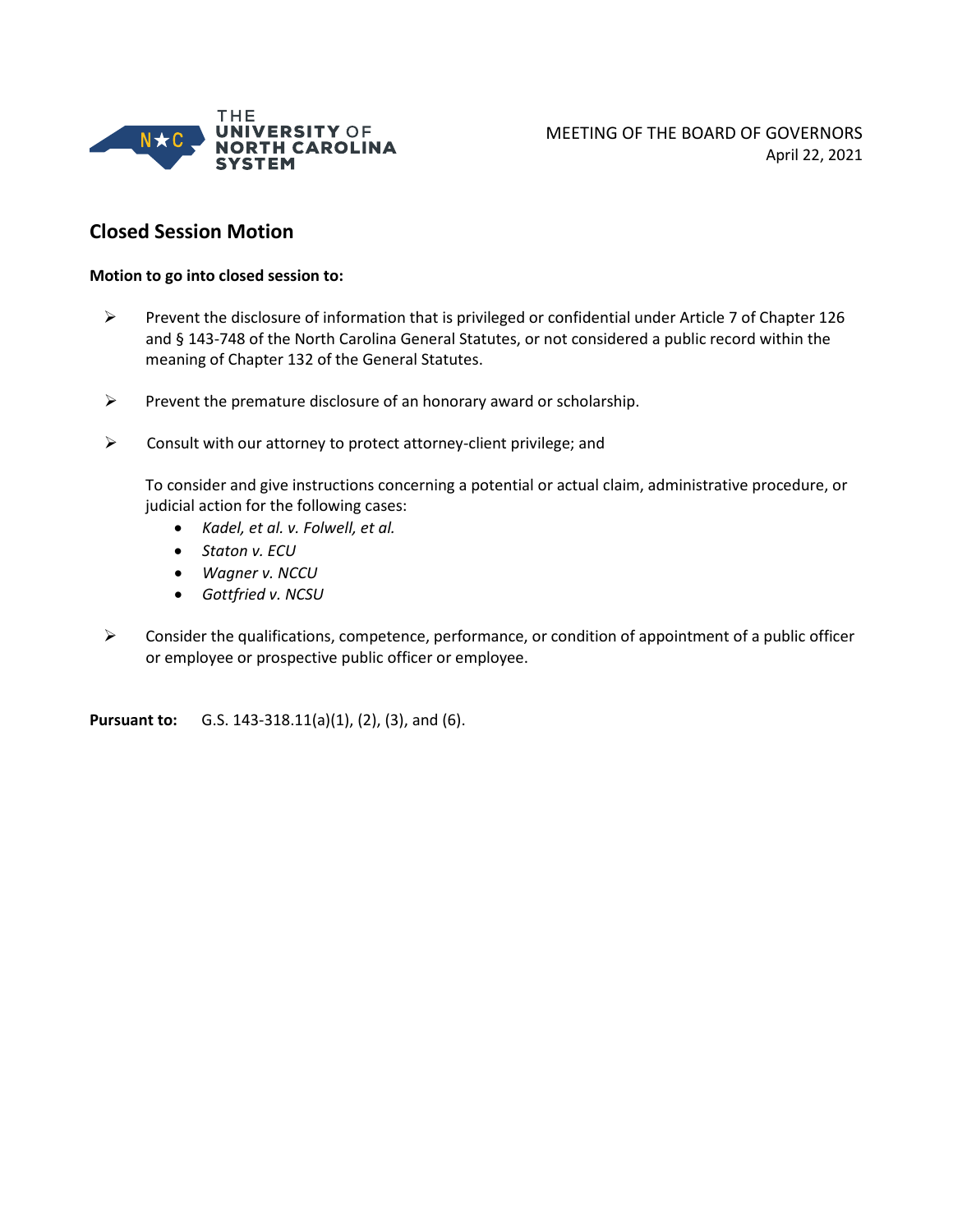

**The following amendment to the UNC Policy Manual was recommended at a prior committee meeting to be considered by the full Board of Governors on April 22, 2021:**

• Amend Section 700.1.3, *Out-of-State Undergraduate Enrollment* (Committee on Educational Planning, Policies, and Programs).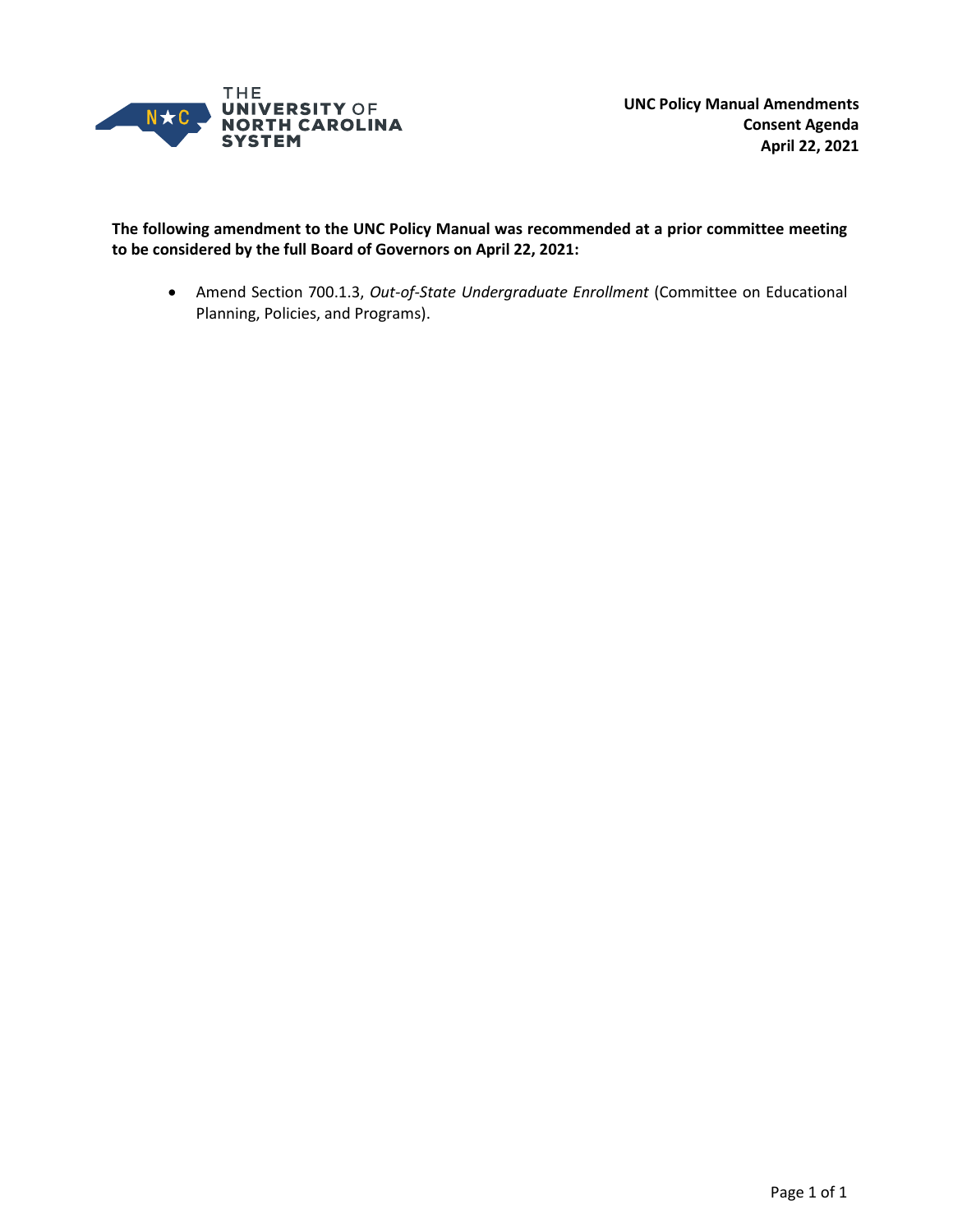700.1.3 Adopted 03/14/86 Amended 02/10/95 Amended 07/01/07 Amended 02/21/14 Amended / /21

#### **Policy on Out-of-State Undergraduate Enrollment**

To ensure that constituent institutions maintain a level of out-of-state undergraduate enrollment consistent with historical University policy and tradition, and one consistent with strong and balanced educational programs, it is recommended that the Board of Governors adopt this statement of policy:<sup>1</sup>

a. Each constituent institution, except the North Carolina School of the Arts, shall take necessary steps to limit the proportion of out-of-state students in the entering freshman class to not more than 18 percent by the fall of 1988. In any instance in which a chancellor believes that his institution would suffer serious problems or hardships in reaching this limit within the time provided, he may petition the president and the Board of Governors for an extension of time to meet the 18 percent limit, which petition may be granted on an annual basis not to extend beyond the fall of 1990. The petition shall set forth the reason for the request, the steps taken by the institution in furtherance of the policy, and the progress made. The chancellor shall furnish such other information as may be requested by the President.

b. The president shall monitor progress toward this goal, and shall make interim reports on fall 1986, and fall 1987, enrollments to the board.

c. The board shall review this policy in 1988-89 and consider then whether amendments should be made or further measures adopted.

d. It is the board's expectation that institutions will admit only academically well-qualified out-of-state students. In any year in which the average combined SAT score for out-of-state freshmen is below that for North Carolina freshmen, the president shall require a written report from the chancellor. The president will include in his interim reports to the board information on the average combined SAT scores for both groups of freshmen.

e. Beginning with the fall of 1994, any constituent institution, except the North Carolina School of the Arts, that exceeds the 18 percent out-of-state freshman enrollment limitation prescribed in paragraph  $\left\{\Theta\right\}_{a}$ , above, or the 25 percent out-of-state freshman enrollment limitation prescribed in paragraph g., below, for two consecutive fiscal years shall have its State operating budget reduced. This reduction shall be made in the second fiscal year in which the two consecutive fiscal year condition is violated; the reduction shall be made, on a non-recurring basis, immediately after the Board of Governors approves the annual enrollment report at its November meeting. The budget reduction shall be based on the number of out-of-state freshmen enrolled in excess of the 18 percent limitation and the established method used for calculating the operating requirements for regular term enrollment changes.

f. The Board of Governors may, on the president's recommendation, authorize enrollment pilot programs that are exempt from the requirements of paragraphs  $a_{1}$  and  $e_{1}$  ef this